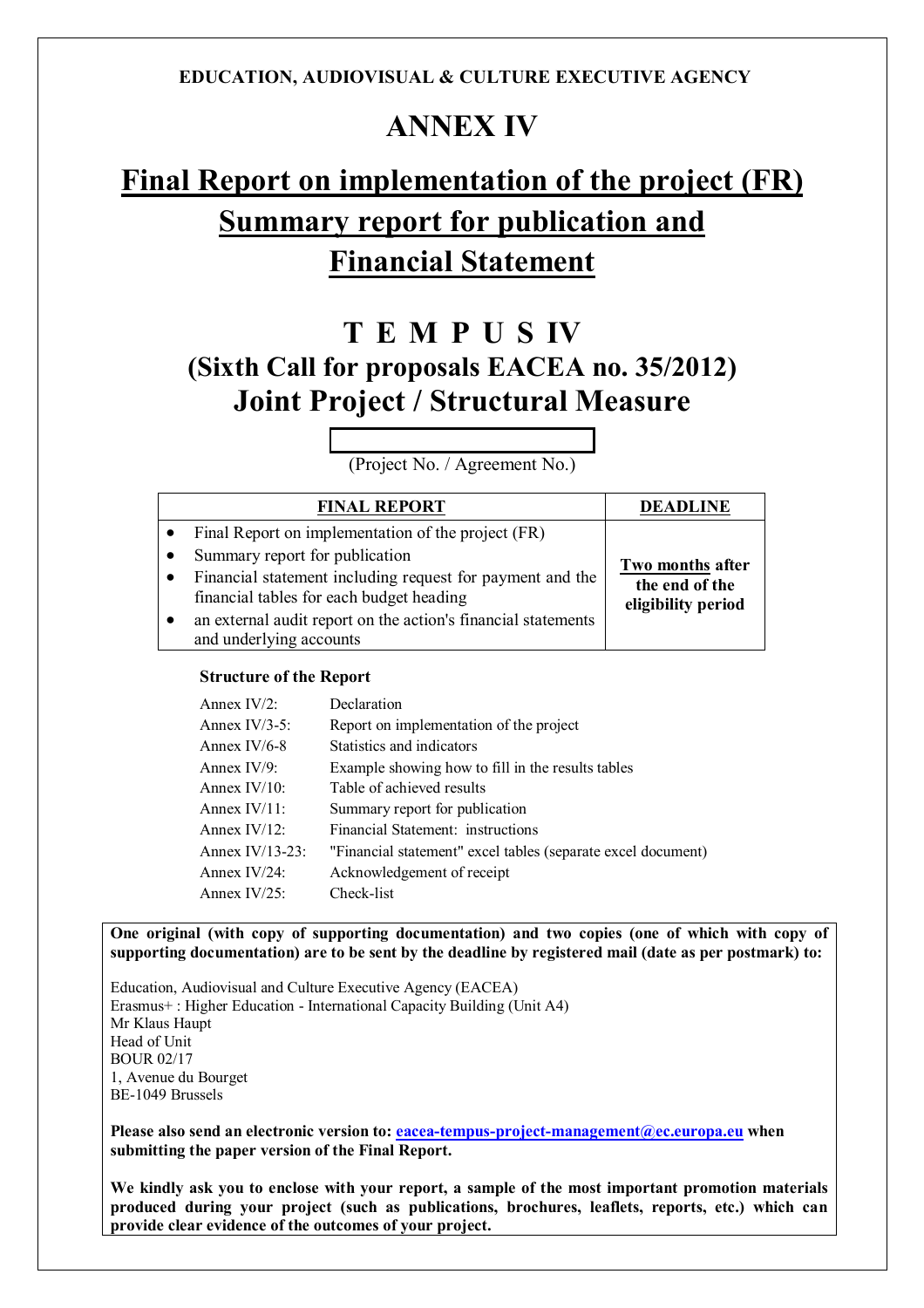## **DECLARATION**

This declaration should be completed and signed by the following people:

- 1. the contact person at the <u>co-ordinator (institution)</u>;
- 2. the person who is legally authorised to represent the co-ordinator (institution).

*We, the undersigned, certify that we have submitted all the required documentation, including the documents listed in the checklist.*

*Furthermore, we certify that the information given in this final report and financial statement is correct to the best of our knowledge and complies with the requirements of the provisions of Article I.4 and II.23 (Annex VI) of the grant agreement.*

*We are aware that amendments to these documents will not be accepted after the date of submission.*

| Seal of the co-ordinator (institution): |  |
|-----------------------------------------|--|
|                                         |  |
|                                         |  |
|                                         |  |
|                                         |  |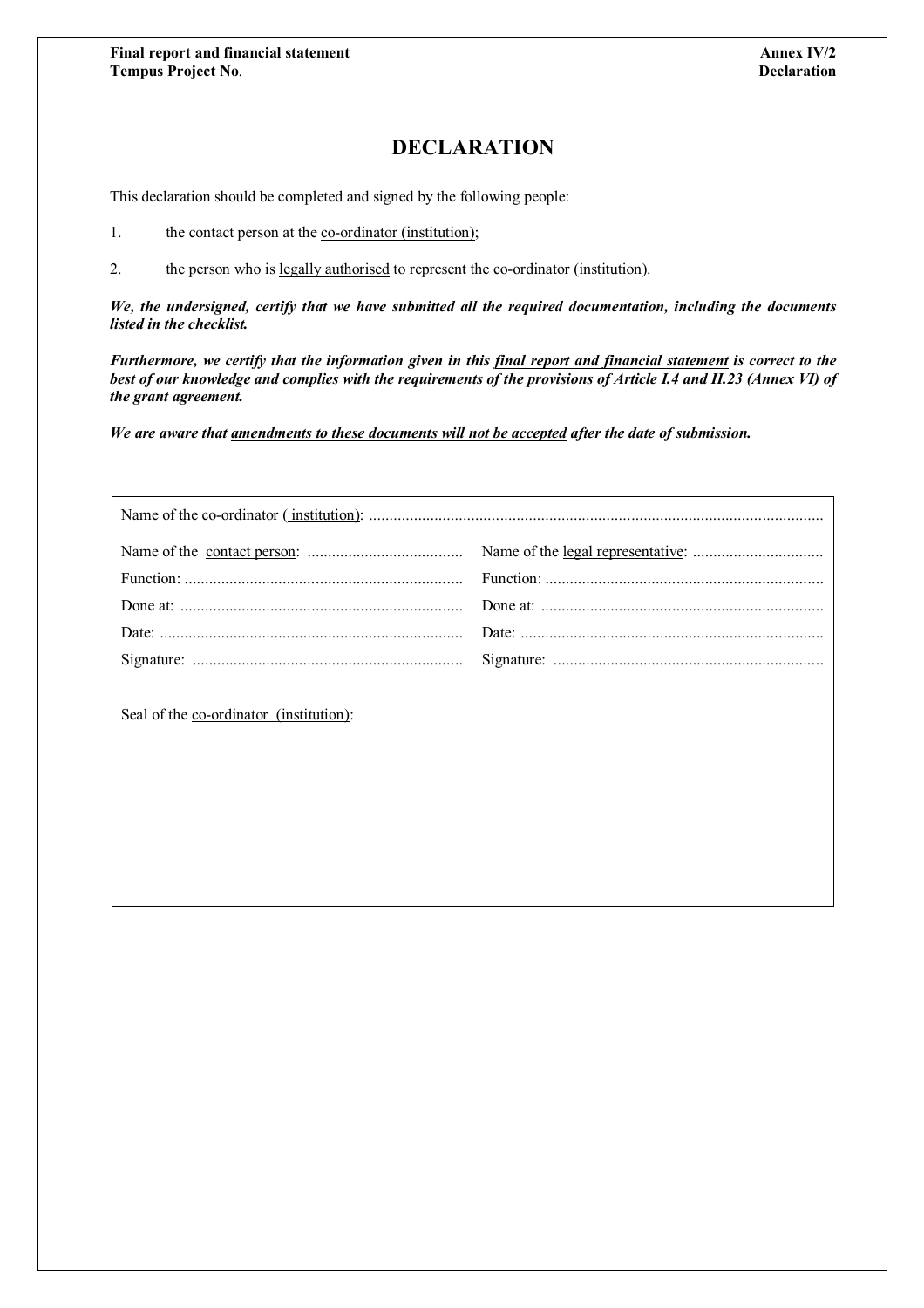## **FINAL REPORT ON IMPLEMENTATION OF THE PROJECT**

#### **PART I: ACTIVITIES CARRIED OUT**

**For each section indicated below, please provide a short description of the activities carried out since the submission of the Intermediate Report and describe the main changes that have occurred in the plans described in the Intermediate Report.**

#### **Development of programmes and courses**

Please indicate which activities have been carried out for the development of the new teaching/training programme(s).

#### **Restructuring: university management and governance**

Please provide information on the activities carried out during this period relating to the introduction of institutional changes in the partner country beneficiaries (institutions) or at national level (capacity, management, governance, quality assurance, links with labour market, etc.).

#### **Mobility and training activities for staff and students**

Please provide a description of the activities carried out in order to train staff and/or students from the partner country participating institutions along with an outline of the staff/student mobility scheme implemented in this period.

#### **Equipment**

Please provide an outline of the equipment purchased and explain how it has been used during the project lifetime and who has access to it.

#### **Dissemination and sustainability**

Please describe the actions that have been carried out to disseminate the results of the activities and in order to ensure the future sustainability of these results.

#### **PART II: PROJECT OUTCOMES AND IMPACT**

**By responding to the following questions, please provide an overview of the overall project achievements, demonstrating how the objective of the project has been met and the impact of the project outcomes.**

#### **Overall achievement level and impact**

- Please indicate which national/regional priorities have been addressed by the project (as outlined in the Call for proposal and original application) and describe the main results achieved by the project in addressing these priorities.
- Has the project achieved its set objective and does it match the needs identified in the original application? If yes, could you please describe how? If not, could you explain the reasons why?
- Please describe any positive changes, as a result of the project, in terms of institution management, individual behaviour, teaching methodology, course content, teaching/learning processes and any benefits to managers, teaching staff, students and other target groups.
- Please describe the opportunities that are being created by the project beyond the specific objectives in particular in relation to graduate employability and/or increased cooperation between university(ies) and the non-academic sector.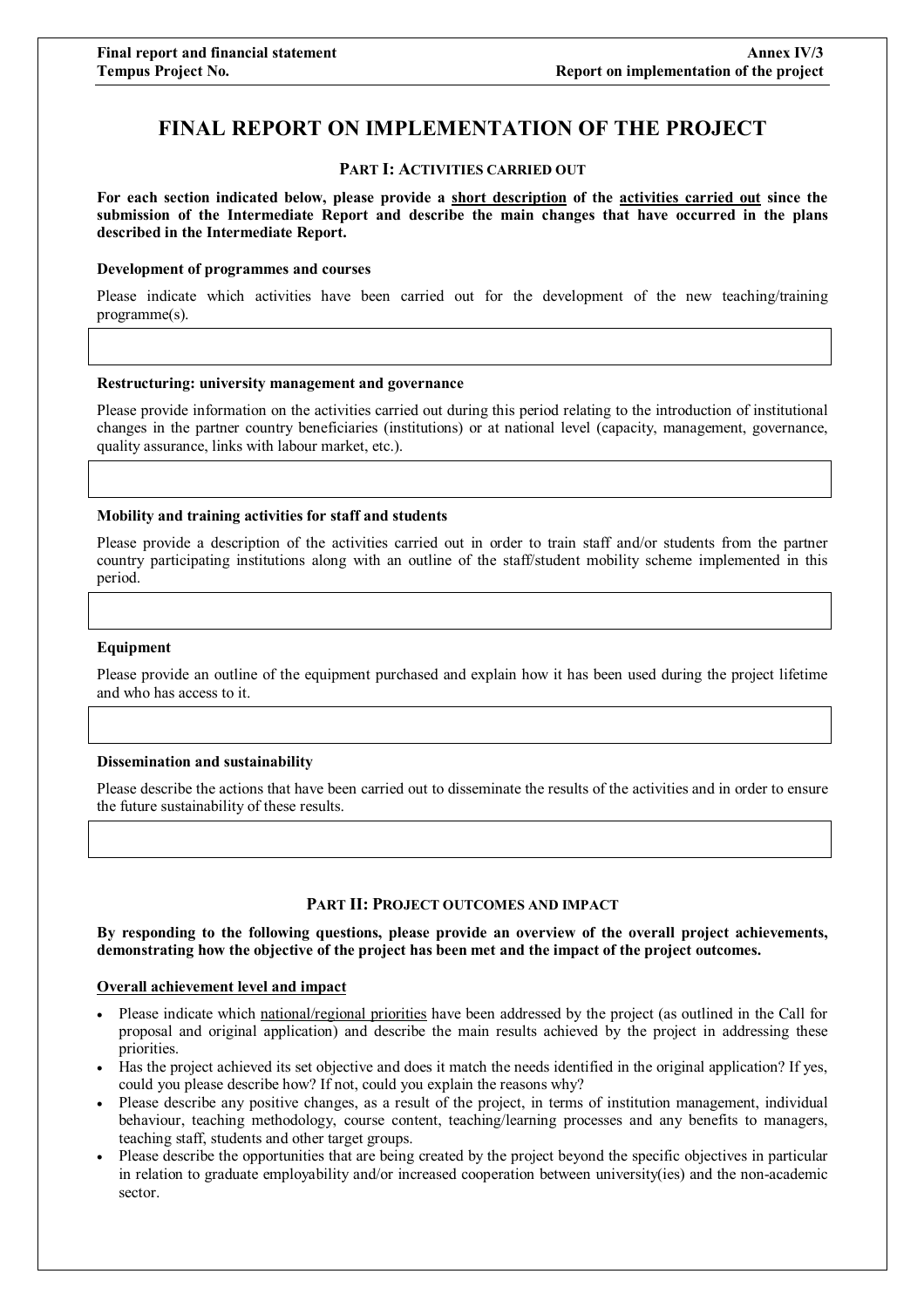- Please describe the impact of the project on the reform of higher education in the partner country(ies).
- Please describe the impact of the project on the economic and/or social reforms in the partner country(ies).

#### **Obstacles and shortcomings**

Please describe any obstacle and/or shortcoming experienced during the project lifetime and the measures taken by the project team to address them.

#### **Curricular reform**

- With regard to new/restructured programmes/courses, please indicate:
	- the level of the programme/course implemented (Bachelor, Master, Doctorate, continuing education, further education, upgrading, etc.); the type of course (mandatory course in a regular programme or an optional course); the language of the course;
	- whether the newly developed course is structured according to the three cycle system and using the ECTS;
	- □ whether a double, multiple or joint degree has been established;
	- whether recognition arrangements between higher education institutions in the EU and in the partner countries have been established;
	- <sup>1</sup> the target group (students, university staff, managers of education systems, public civil servants, employees in private sector, etc.) and if relevant, the approximate number of students who already attended;
	- whether the programme/course was formally recognised, the level (institutional, national, etc.) and the form of recognition (certificate, diploma, degree);
	- $\theta$  the teaching material produced and the method (translated, adapted, developed by the beneficiaries, etc.);
	- whether teaching methods have been reviewed and are appropriate for the new/restructured programmes/courses;
	- $\Box$  whether assessment measures have been introduced for the new courses (by students for instance);

#### **Governance reform**

Were changes at institutional level introduced (establishment of units, new faculties, international relations offices, etc.)? If so, what is the statute of the new unit(s) within the institution(s) concerned? What kind of financial support and staffing arrangements will be provided in the future? Did the project introduce any reforms in university governance (i.e. decision process, autonomy, accountability)? If yes, please describe these reforms and the institutional support given by academic and local authorities.

Were changes in the national higher education structure and system supported by the project (establishment of representative bodies, associations, agencies for quality assurance, development of roadmaps for national reforms, national certification and qualification systems, etc.)? If yes, please describe the project contribution to the reforms and the involvement and support given by local authorities.

#### **Links with society**

Did the project help to strengthen the role of higher education institutions in society at large (contributing to the development of lifelong learning, addressing the knowledge triangle, establishing links with the labour market, etc.)? If yes, please describe how these links have been institutionalised.

#### **Mobility and training activities for staff and students:**

- Please describe how the mobility and training activities have contributed to the achievement of the project objectives.
- Please describe the selection criteria used for mobility and training and indicate how the home institutions evaluated and recognised this mobility or took it into consideration, once it had been carried out.
- In the framework of student mobility and with regard to the recognition of study periods abroad, have agreements been signed between the universities? Was the mobility part of a credit transfer system comparable to the ECTS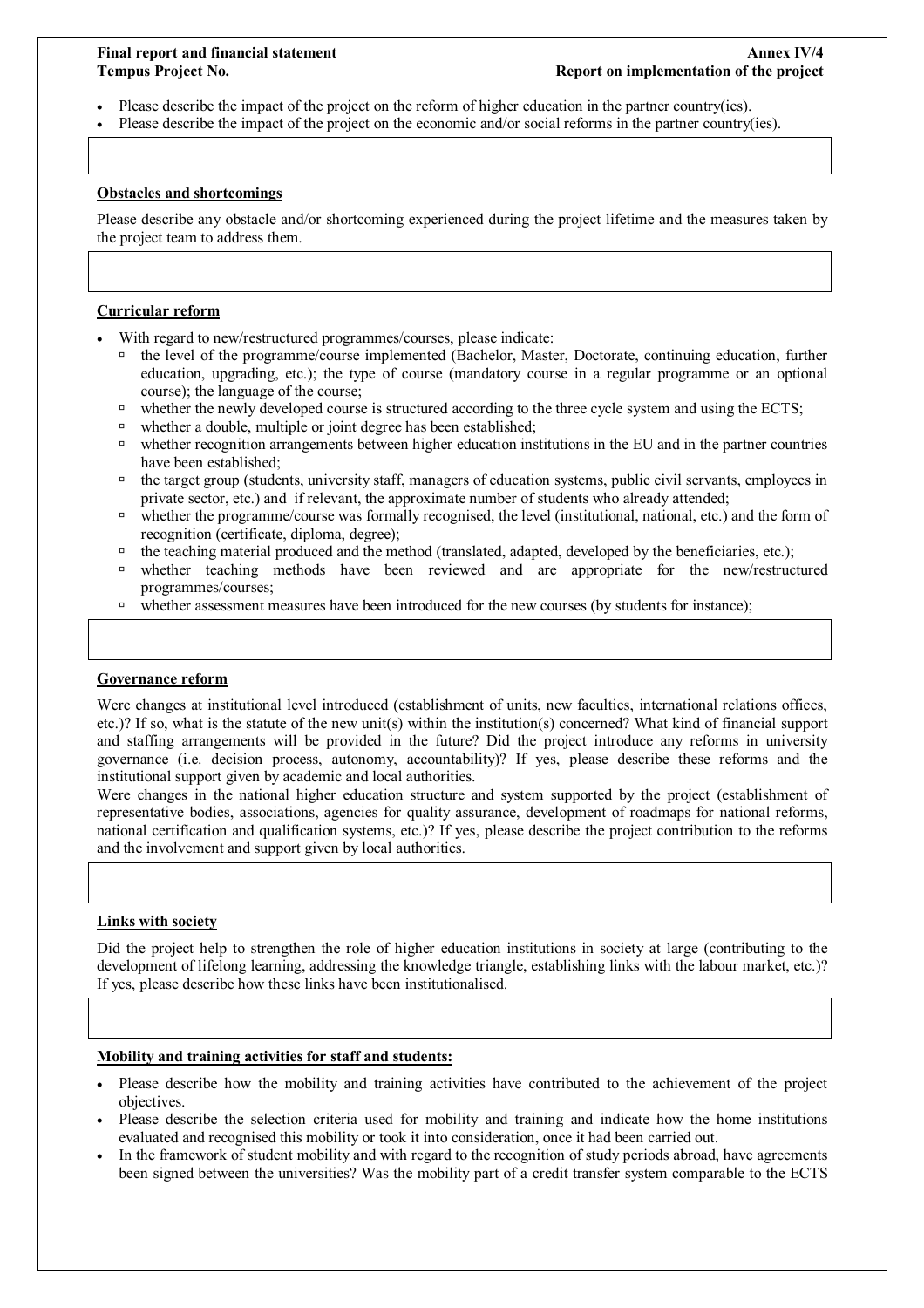system? Was it in the framework of a double, multiple or joint degree? If yes, please provide details. If it was not, please indicate on what basis the results achieved by the students were officially recognised?

 Please comment on the assessment of the students' performance by the hosting universities/enterprises and on how the students assessed their stay at the host institution.

#### **Equipment**

- How has the equipment been used during the project lifetime and how has it contributed to the project outcomes?
- What are the future plans for the use, maintenance and insurance of all the equipment purchased in the framework of the project?

#### **Academic and administrative management of the project**

- Could you please describe to what extent the institutions from the European Union and partner country(ies) participating in the project were involved and the support they provided, be it academic or administrative?
- Did you encounter any difficulties in the management of the project? If yes, please indicate the type of problems and the solutions identified to address them.

#### **Dissemination and Sustainability**

- How did you achieve a multiplier effect of the project? Do you think that the successes will go beyond the immediate target group, for example to the wider education system, local economy and society?
- Do you think that the beneficiaries (institutions) will be able to sustain and develop the achievements of the project? If yes, what measures were set up or are planned to support this continuation? What obstacles were there and what measures were taken to address them?
- Do you foresee any future co-operation between the beneficiaries of your project?
- How do you plan to use the results of the project in the future?
- What measures have been taken to formalise or institutionalise links with local non-university partners?

#### **Gender balance**

Please explain to what extent the principle of equal opportunities has been taken into account in the project implementation (i.e. gender analysis carried out, presence of women in decision-making bodies, balanced percentage share of women among the teachers or the enrolled students, etc.). Describe how the project helped to promote gender balance and to identify and address factors influencing gender discrimination.

#### **Unexpected outcomes/ spin-off effects**

 Did the project implementation produce any unexpected outcomes or spin-off effects, either positive or negative? If yes, please describe them.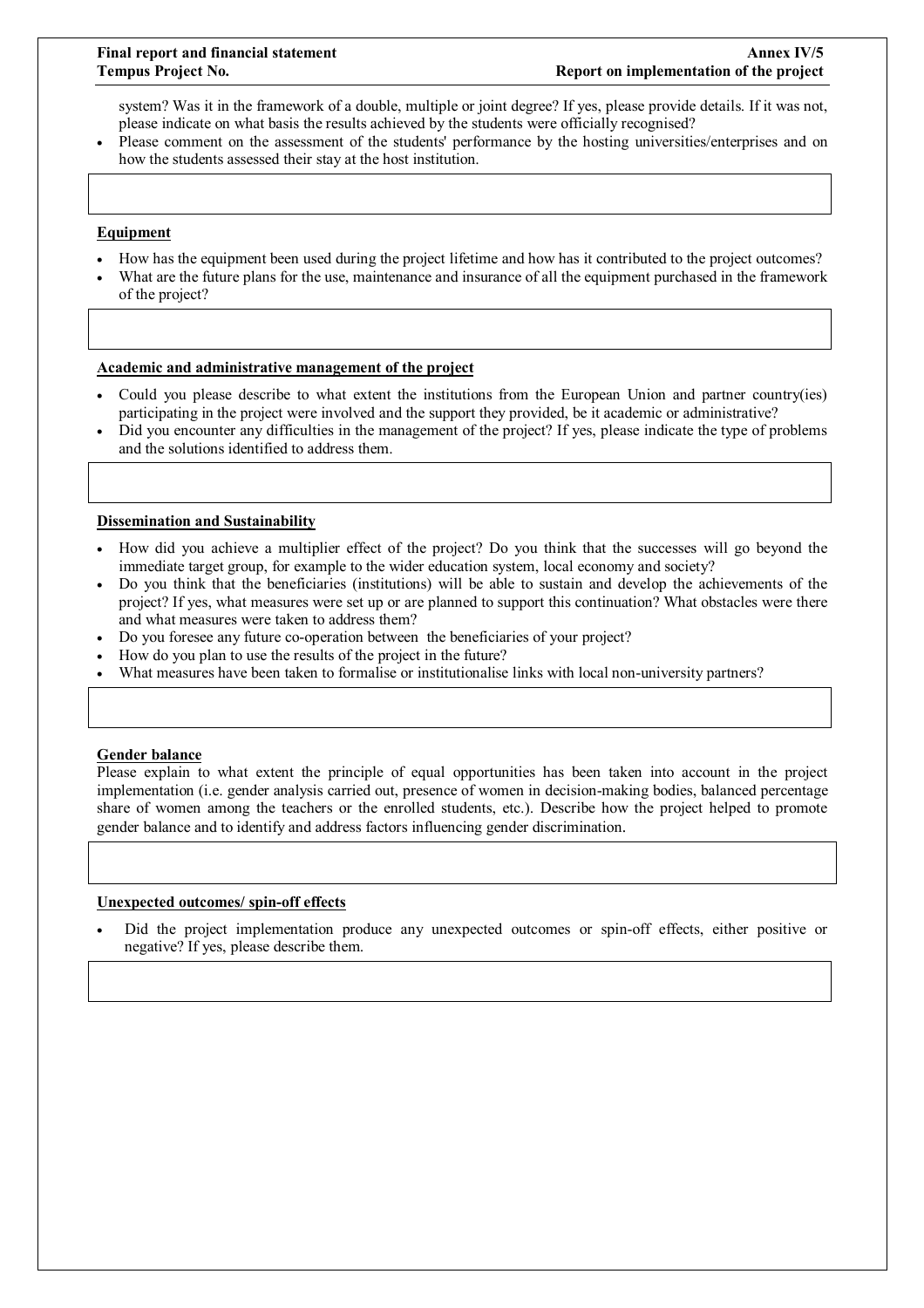## **Statistics and Indicators**

#### **This section aims to gather statistical data and indicators of performance covering the entire project duration**

#### *Main targets*

| Please tick the appropriate box<br><b>Teacher training</b>                                                                   | <b>YES</b> | NO | N/A |
|------------------------------------------------------------------------------------------------------------------------------|------------|----|-----|
| Please indicate whether your project has links, targets or objectives related to teacher training                            |            |    |     |
| VET                                                                                                                          |            |    |     |
| Please indicate whether your project has links, targets or objectives related to Vocational<br><b>Education and Training</b> |            |    |     |
| <b>Education levels addressed by the project</b>                                                                             |            |    |     |
| Please indicate whether your project has links, targets or objectives related to programmes at :                             |            |    |     |
| - Bachelor level                                                                                                             |            |    |     |
| - Master level                                                                                                               |            |    |     |
| - Doctorate level                                                                                                            |            |    |     |

#### *Training and mobilities*

*Enter the code of the partner country concerned in the first lines and figures in the second and third:*

#### **Training of partner country staff and students**

#### **Number of academic staff from the partner country's Higher Education Institutions trained/retrained**

Please indicate the number of teaching staff (professors, assistants with teaching tasks, etc.) trained and/or retrained during the project lifetime:

#### **Number of non-academic staff from the partner country's Higher Education Institutions trained/retrained**

Please indicate the number University administrative staff (librarians, staff from the International Office, IT specialists, etc.) trained during the project lifetime:

#### **Number of staff from the partner country's non Higher Education Institutions trained/retrained**

Please indicate the number of staff of non HEI (enterprises, NGOs, Chambers of Commerce, Government, local administration, etc.) trained during the project lifetime:

#### **Number of students from the partner countries who have attended programmes/courses developed in the framework of the project**

Please indicate the number of students from the partner countries that have been trained and/or retrained in the programmes/courses developed by the project during the project lifetime:

#### **Academic/administrative Staff mobility**

#### Number of partner country - EU mobility flows of more than 2 weeks

Please indicate the number of partner country staff mobility flows from the partner country to the European Union during the project lifetime:

#### *(Country of origin)*

|                  |  | Country Country Country Country Country<br>Code: Code: Code: Code: Code: |  |
|------------------|--|--------------------------------------------------------------------------|--|
| Number<br>Male   |  |                                                                          |  |
| Number<br>Female |  |                                                                          |  |

|                  | Country Country Country Country Country<br>Code: Code: Code: Code: Code: |  |  |
|------------------|--------------------------------------------------------------------------|--|--|
| Number<br>Male   |                                                                          |  |  |
| Number<br>Female |                                                                          |  |  |

|                  | Country Country Country Country Country | Code: Code: Code: Code: Code: |  |  |
|------------------|-----------------------------------------|-------------------------------|--|--|
| Number<br>Male   |                                         |                               |  |  |
| Number<br>Female |                                         |                               |  |  |

|                  | Code: Code: Code: Code: Code: |  | Country Country Country Country Country |
|------------------|-------------------------------|--|-----------------------------------------|
| Number<br>Male   |                               |  |                                         |
| Number<br>Female |                               |  |                                         |

#### *(Country of origin)*

|                  | Country Country Country Country Country<br>Code: Code: Code: Code: Code: |  |  |
|------------------|--------------------------------------------------------------------------|--|--|
| Number<br>Male   |                                                                          |  |  |
| Number<br>Female |                                                                          |  |  |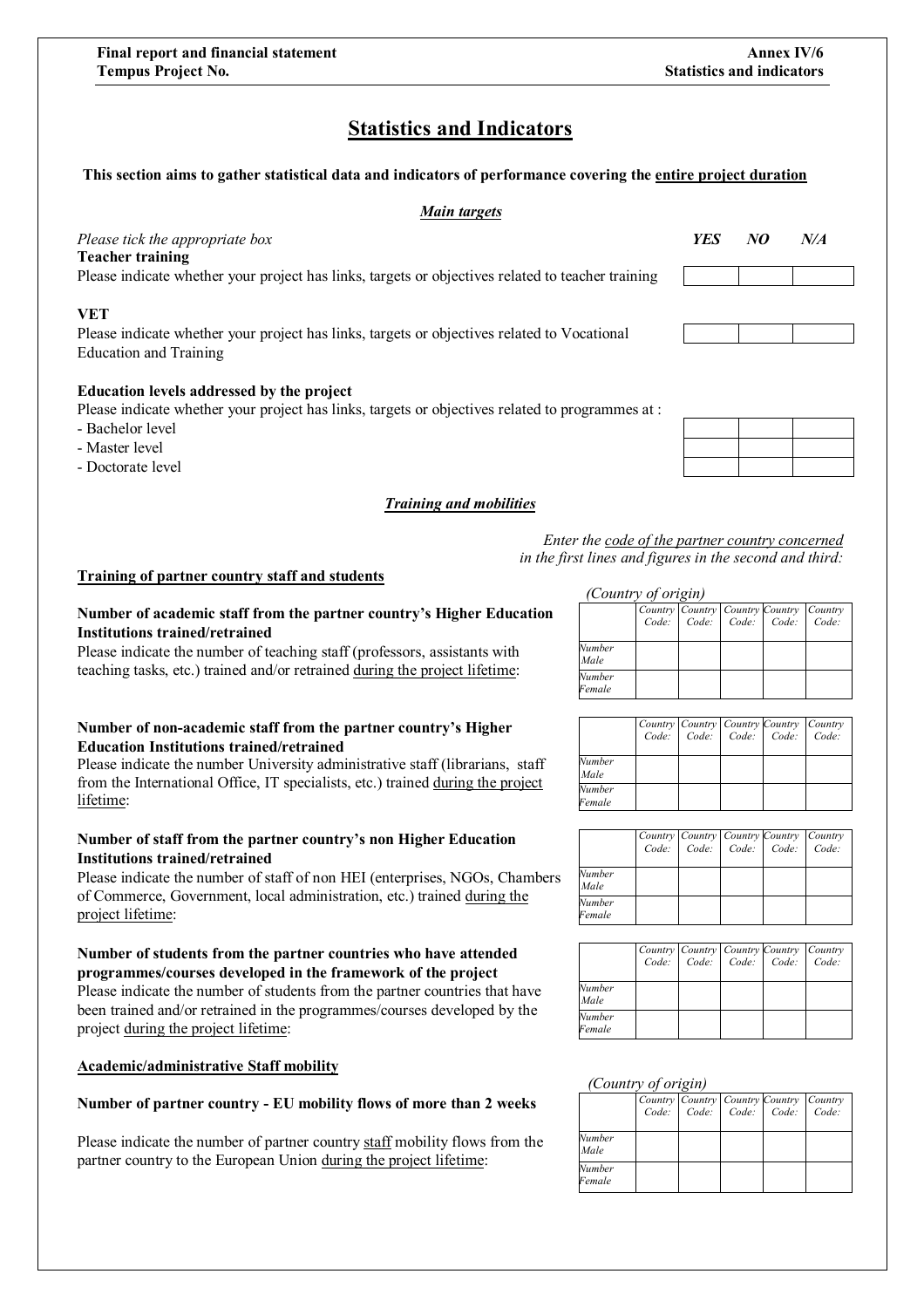#### **Final report and financial statement Annex IV/7 Tempus Project No.** Statistics and indicators

#### Number of EU - partner country mobility flows of more than 2 weeks

Please indicate the number of European staff mobility flows from the European Union to the partner country during the project lifetime:

#### **Number of partner country – partner country mobility flows of more than 2 weeks**

Please indicate the number of staff mobility flows within the same partner country during the project lifetime:

Number of partner country - EU mobility flows of more than 2 weeks

**Number of EU - partner country mobility flows of more than 2 weeks** 

Please indicate the number of European student mobility flows from the European Union to the partner country during the project lifetime:

**Number of partner country – partner country mobility flows of more than** 

Please indicate the number of student mobility flows within the same partner

partner country to the European Union during the project lifetime:

Please indicate the number of partner country student mobility flows from the

And between two different partner countries:

**Student mobility** 

**2 weeks**

#### *(Host country)*

|                  | Country Country Country Country Country |  |  |
|------------------|-----------------------------------------|--|--|
|                  | Code: Code: Code: Code: Code:           |  |  |
| Number<br>Male   |                                         |  |  |
| Number<br>Female |                                         |  |  |

#### *(Country of origin)*

|                | Country Country Country Country Country |  |  |
|----------------|-----------------------------------------|--|--|
|                | Code: Code: Code: Code: Code:           |  |  |
|                |                                         |  |  |
| Number<br>Male |                                         |  |  |
| Number         |                                         |  |  |
| Female         |                                         |  |  |
|                |                                         |  |  |
| h v            |                                         |  |  |

| Number<br>Male   |  |  |  |
|------------------|--|--|--|
| Number<br>Female |  |  |  |

#### *(Country of origin)*

|                  | Country Country Country Country Country | Code: Code: Code: Code: Code: |  |
|------------------|-----------------------------------------|-------------------------------|--|
| Number<br>Male   |                                         |                               |  |
| Number<br>Female |                                         |                               |  |

#### *(Host country)*

|        | Country Country Country Country Country |  |  |
|--------|-----------------------------------------|--|--|
|        | Code: Code: Code: Code: Code:           |  |  |
| Number |                                         |  |  |
| Male   |                                         |  |  |
| Number |                                         |  |  |
| Female |                                         |  |  |

#### *(Country of origin)*

|                  | Country Country Country Country Country | Code: Code: Code: Code: Code: |  |  |
|------------------|-----------------------------------------|-------------------------------|--|--|
| Number<br>Male   |                                         |                               |  |  |
| Number<br>Female |                                         |                               |  |  |

| Number<br>Male   |  |  |  |
|------------------|--|--|--|
| Number<br>Female |  |  |  |

#### *Links to European Higher Education policies*

#### *Please tick the appropriate box YES NO*

country during the project lifetime:

And between two different partner countries:

**Diploma supplement**

Please indicate whether the project contributes to the introduction of procedures for the issuing of diploma supplements in the partner country university/ies.

#### **Adoption of a system based on three main cycles, undergraduate (Bachelor), postgraduate (Master) and Doctorate**

Please indicate whether your project contributes to the adoption of a system based on three main cycles.

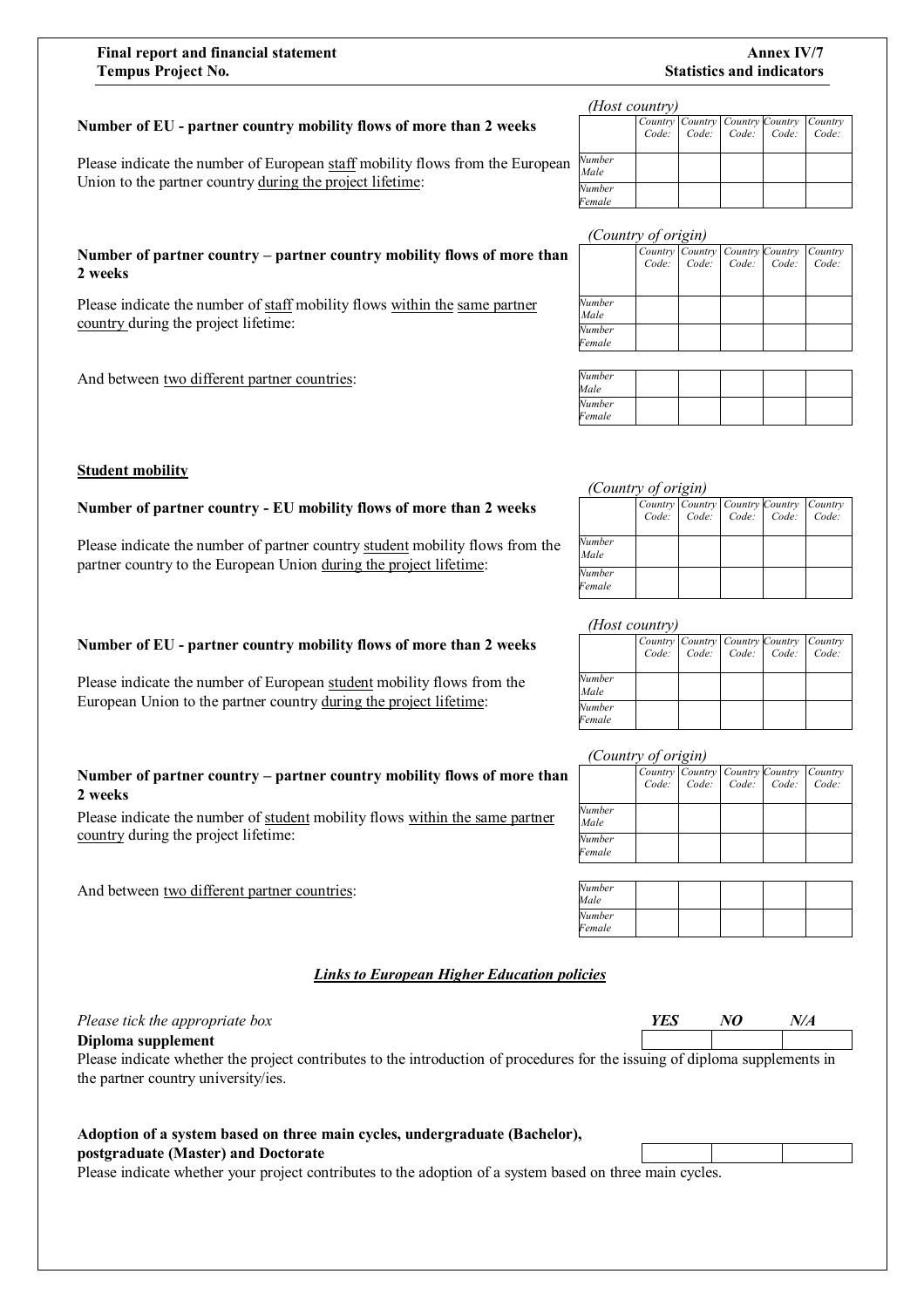| Final report and financial statement<br><b>Tempus Project No.</b>                                                                                                                                                                                                                                                                                                                                                        | <b>Annex IV/8</b><br><b>Statistics and indicators</b> |
|--------------------------------------------------------------------------------------------------------------------------------------------------------------------------------------------------------------------------------------------------------------------------------------------------------------------------------------------------------------------------------------------------------------------------|-------------------------------------------------------|
| Introduction of double/multiple or joint degrees<br>Please indicate whether in the framework of your project the institutions involved plan to develop/issue double/multiple or<br>joint degrees.                                                                                                                                                                                                                        |                                                       |
| <b>Establishment of an ECTS system</b><br>Please indicate whether your project contributes to the introduction and/or development of the European Credit Transfer<br>System at the co-beneficiary partner university(ies).                                                                                                                                                                                               |                                                       |
| Promotion of quality assurance procedures at institutional or national level<br>Please indicate whether the project contributes to the enhancement of the partner country university/ies strategies for<br>quality assurance. For information on the 'Standards and guidelines for quality assurance in the European higher education<br>area': http://www.bologna-bergen2005.no/Docs/00-Main doc/050221 ENQA report.pdf |                                                       |
| <b>Qualification frameworks</b><br>Please indicate whether the project contributes to the development of national qualification frameworks and<br>implementation at university level, in line with the European Qualification Framework's principles.                                                                                                                                                                    |                                                       |
| Lifelong learning policies and approaches<br>Please indicate whether your project contributes to developing lifelong learning approaches                                                                                                                                                                                                                                                                                 |                                                       |
| <b>Modular curriculum structure</b><br>Please indicate whether your project contributes to the promotion of modular curriculum structure.                                                                                                                                                                                                                                                                                |                                                       |
| New teaching and learning methods<br>Please indicate whether the project contributes to the development of new teaching/learning methods at the partner country<br>university/ies.                                                                                                                                                                                                                                       |                                                       |
| <b>E-Learning</b><br>Please indicate whether the project contributes to the development of an e-learning strategy at the partner country<br>university/ies.                                                                                                                                                                                                                                                              |                                                       |
| <b>University/Enterprise cooperation</b><br>Please indicate whether the project foresees the implementation of co-operation activities between the partner country<br>university/ies and the private sector.                                                                                                                                                                                                             |                                                       |
| Links to the labour market in degree programmes<br>Please indicate whether the new/restructured curriculum/curricula is/are being developed in order to respond directly to the<br>needs of the local and national labour market, i.e. through internships, intensive training in the field, etc.                                                                                                                        |                                                       |
| Links with other EU education programmes<br>Please indicate whether your project is directly linked to EU educational Programmes other than Tempus such as Erasmus<br>Mundus or the Life Long Learning Programme.<br>If yes, please indicate to which EU educational programme your project is linked:                                                                                                                   |                                                       |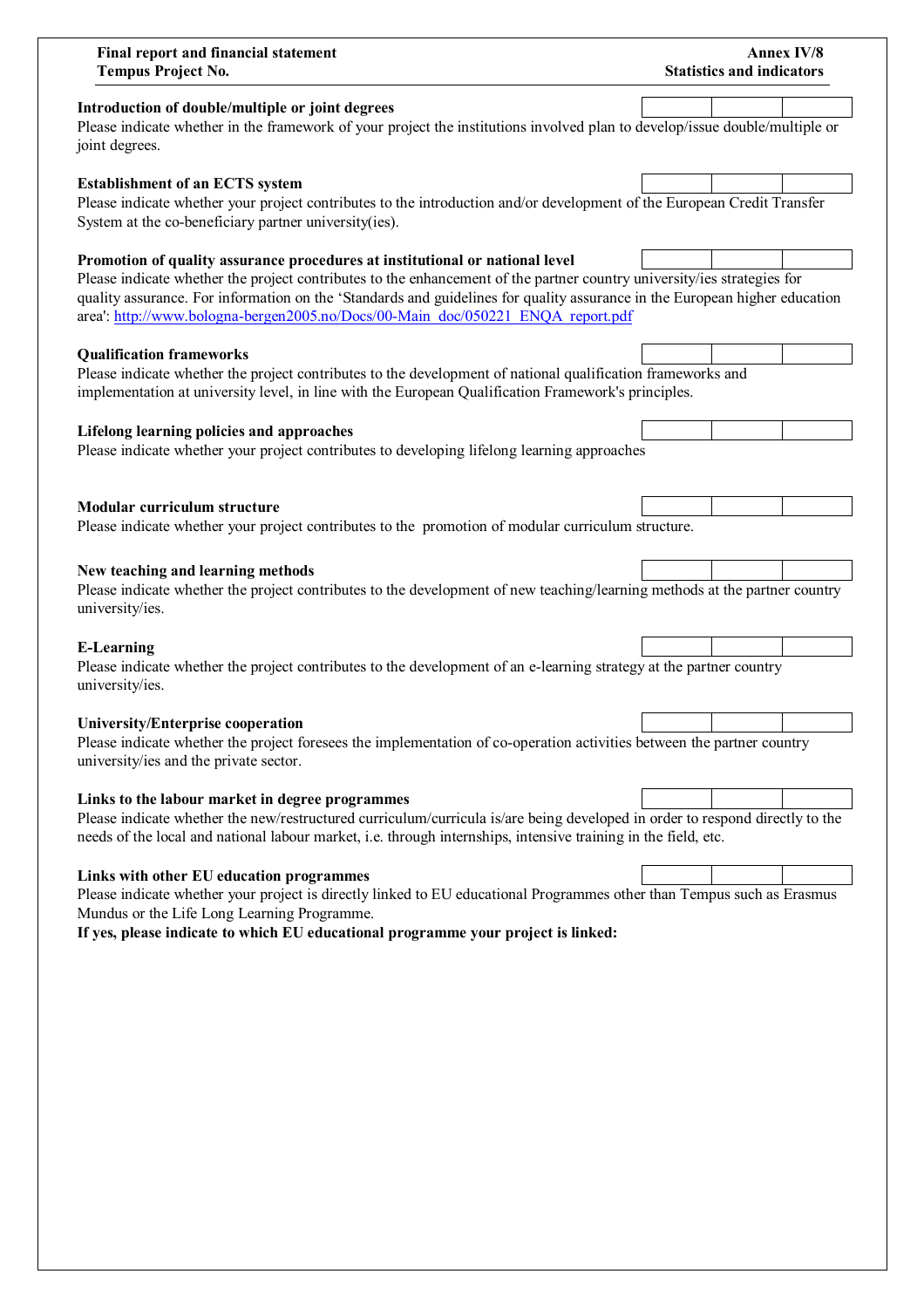| 9<br><b>EXAMPLE</b><br><b>USE ONE TABLE PER WORK</b>                                 |                                     |                                                    |                                                                                                  | <b>Annex IV/9</b><br><b>Table of achieved Outcomes</b>                         |  |
|--------------------------------------------------------------------------------------|-------------------------------------|----------------------------------------------------|--------------------------------------------------------------------------------------------------|--------------------------------------------------------------------------------|--|
| PACKAGE: ADD AS MANY<br><b>TABLES AS NECESSARY</b>                                   |                                     |                                                    | <b>Table of achieved results</b>                                                                 | Insert the title and reference number<br>as indicated in your project proposal |  |
| $\ominus$<br>Title and reference number of the work                                  |                                     |                                                    |                                                                                                  |                                                                                |  |
| package (WP)                                                                         |                                     |                                                    |                                                                                                  |                                                                                |  |
| Indicators of achievement and or/performance<br>as indicated in the project proposal |                                     |                                                    |                                                                                                  |                                                                                |  |
|                                                                                      |                                     |                                                    | Insert the indicators of achievement and/or<br>performance as indicated in your project proposal |                                                                                |  |
| Activities carried out for the achievement of this result (entire project period):   |                                     |                                                    |                                                                                                  |                                                                                |  |
| <b>Activity</b><br>Activity<br><b>Title</b>                                          | <b>Start</b><br>End<br>date<br>date | Place                                              | Description of the activity carried out                                                          | <b>Specific and measurable</b><br>indicators of achievement                    |  |
|                                                                                      |                                     |                                                    |                                                                                                  |                                                                                |  |
| Activity number<br>Insert the activity<br>title as indicated                         | State where<br>and when             |                                                    | Provide a brief<br>description of                                                                |                                                                                |  |
| as indicated in<br>the project<br>proposal<br>in the project<br>proposal             | the activity<br>took place          |                                                    | the activity carried out                                                                         |                                                                                |  |
|                                                                                      |                                     |                                                    |                                                                                                  | Insert specific indicators (qualitative                                        |  |
| es that have occurred in this result since the previous approved report:             |                                     |                                                    |                                                                                                  | and quantitative) which measure the<br>achievements of the activity result     |  |
|                                                                                      |                                     |                                                    |                                                                                                  |                                                                                |  |
|                                                                                      |                                     | Describe any change to the activity plan described |                                                                                                  |                                                                                |  |
|                                                                                      | in the previous approved report     |                                                    |                                                                                                  |                                                                                |  |
|                                                                                      |                                     |                                                    |                                                                                                  |                                                                                |  |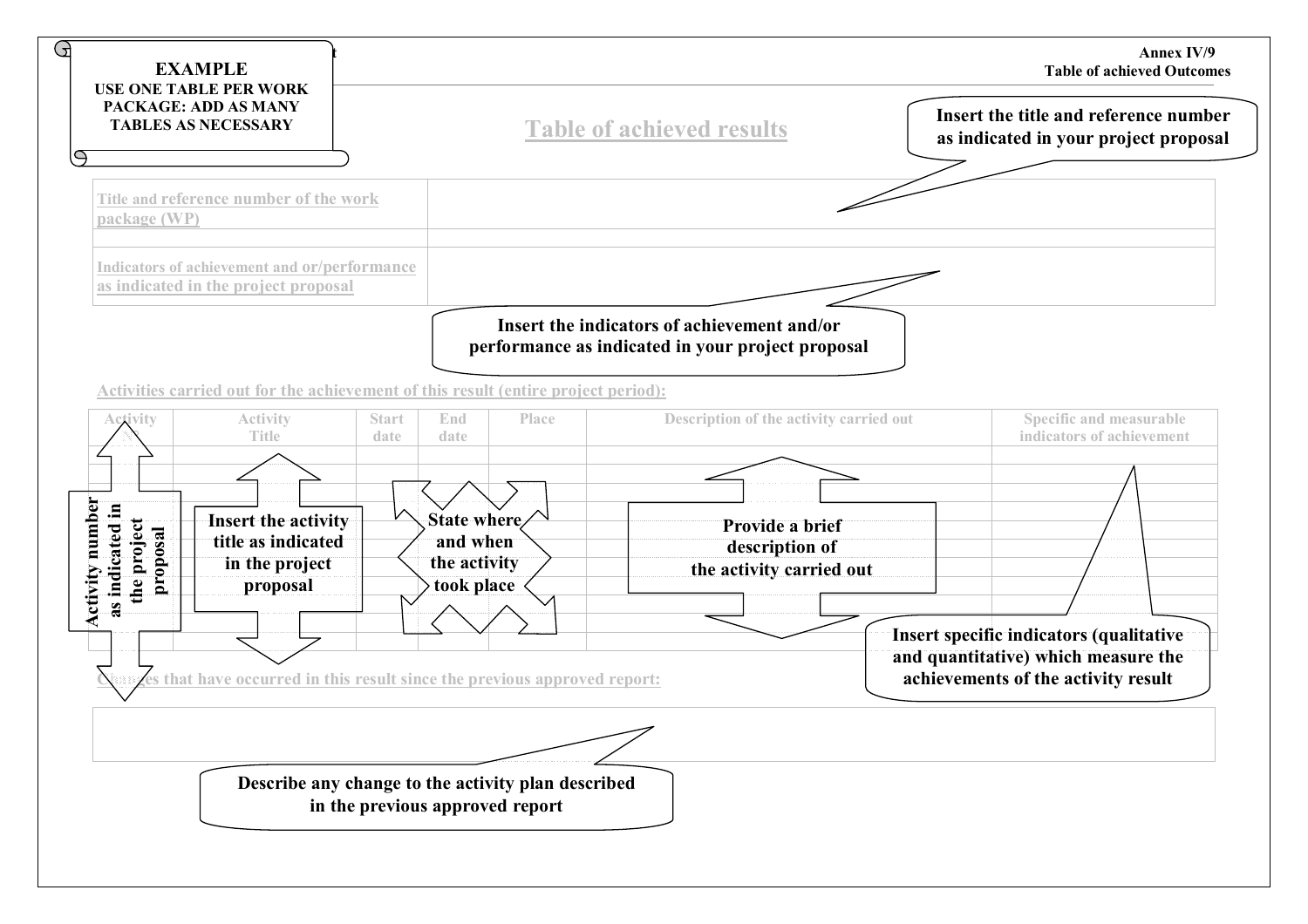## **Table of achieved results**

| Title.<br>` and<br>. WAO PIZ<br>nackaga<br>. reference <sup>-</sup><br>. numner<br>0T<br><b>une</b><br>WVL K<br>wa<br>LIM.<br>(WP) |  |
|------------------------------------------------------------------------------------------------------------------------------------|--|
|                                                                                                                                    |  |

#### **Activities carried out for the achievement of this result (over the entire project period):**

| <b>Activity</b> | <b>Activity</b> | <b>Start</b> | End  | Place | Description of the activity carried out | Specific and measurable indicators |
|-----------------|-----------------|--------------|------|-------|-----------------------------------------|------------------------------------|
| $N^{\circ}$     | <b>Title</b>    | date         | date |       |                                         | of achievement                     |
|                 |                 |              |      |       |                                         |                                    |
|                 |                 |              |      |       |                                         |                                    |
|                 |                 |              |      |       |                                         |                                    |
|                 |                 |              |      |       |                                         |                                    |
|                 |                 |              |      |       |                                         |                                    |
|                 |                 |              |      |       |                                         |                                    |
|                 |                 |              |      |       |                                         |                                    |
|                 |                 |              |      |       |                                         |                                    |
|                 |                 |              |      |       |                                         |                                    |
|                 |                 |              |      |       |                                         |                                    |
|                 |                 |              |      |       |                                         |                                    |

### **Changes that have occurred in this outcome since the previous approved report**

Please add as many tables as necessary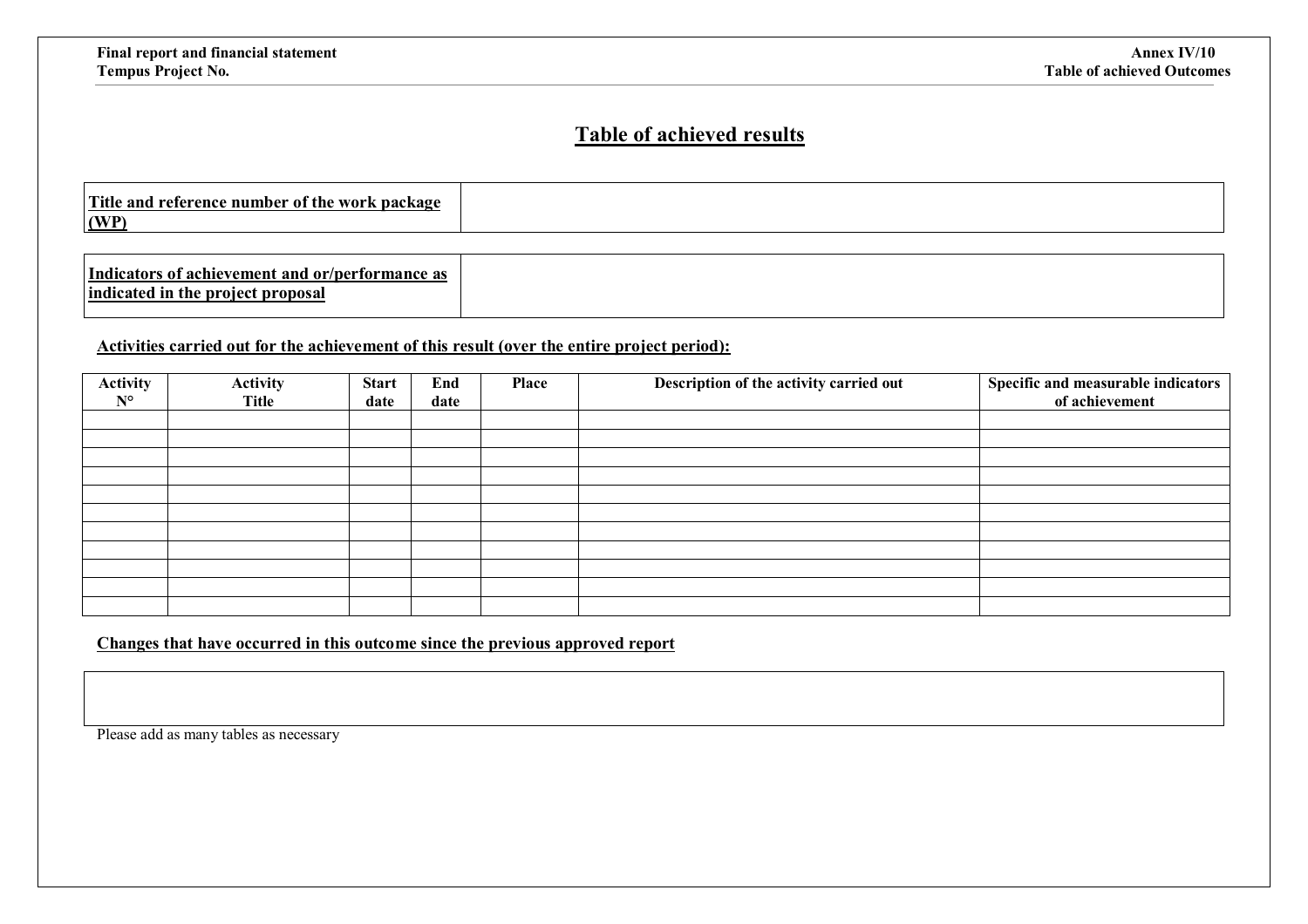## **SUMMARY REPORT FOR PUBLICATION**

## **Project title**

**Objectives (as indicated in the project proposal)**

#### **Outcomes**

**Activities**

### **Achieved results**

**Future developments**

**Other remarks**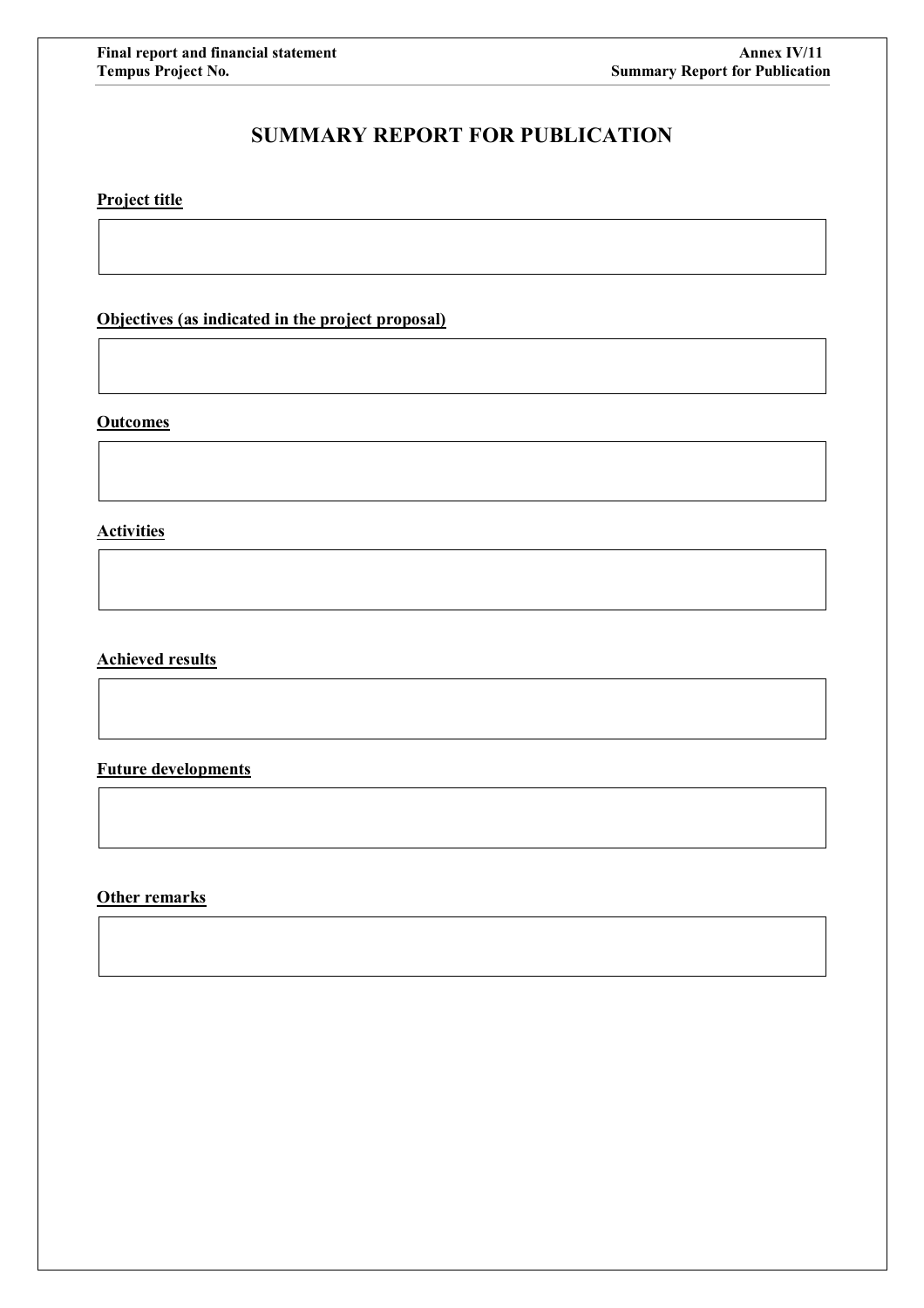## **FINANCIAL STATEMENT**

### *Instructions*

**In addition to this form, you are requested to fill in the Financial Statement and accompanying financial tables in the "Financial Statement" excel file published on the website.** 

**Please note that the excel file is composed of 11 different excel worksheets. Please go through each one of these worksheets and fill in the financial tables. For each budget heading, you must declare all expenditure incurred by the project during the eligibility period, both paid by Tempus and cofinanced.**

**The "Financial Statement" excel file is composed of the following excel worksheets:** 

| Annex $IV/13$ : | <b>Financial Statement and Request of Payment of the balance</b> |
|-----------------|------------------------------------------------------------------|
| Annex $IV/14$ : | <b>Country codes</b>                                             |
| Annex IV/15:    | <b>Staff Costs</b>                                               |
| Annex IV/16:    | <b>Travel Costs and Cost of Stay</b>                             |
| Annex IV/17:    | <b>Equipment Costs</b>                                           |
| Annex IV/18:    | <b>Printing and Publishing</b>                                   |
| Annex $IV/19$ : | <b>Other Costs</b>                                               |
| Annex $IV/20$ : | Expenses $>$ Euro 25,000                                         |
| Annex $IV/21$ : | <b>List of Partners and Experts</b>                              |
| Annex $IV/22$ : | <b>Indirect Cost</b>                                             |
| Annex IV/23:    | Co-financing and exchange rate                                   |

**The financial tables are protected and pre-formatted but you can insert rows according to your needs. Please note that the relevant information has to be encoded manually in the financial tables. Please avoid copy-paste. Please check the calculations carefully and ensure that the declared amounts are correct. Amendments to the declared amounts will not be accepted after submission of the report.**

**Please note that for invoices in a currency other than EURO the equivalent amount in EURO must be indicated on the invoice. Any conversion of actual costs into EURO shall be made by the co-ordinator at the monthly accounting rate established by the Commission and published on its website (http://ec.europa.eu/budget/inforeuro) applicable on the month of the first pre-financing until the second pre-financing is received, after which the rate of the month of the second pre-financing must be applied.**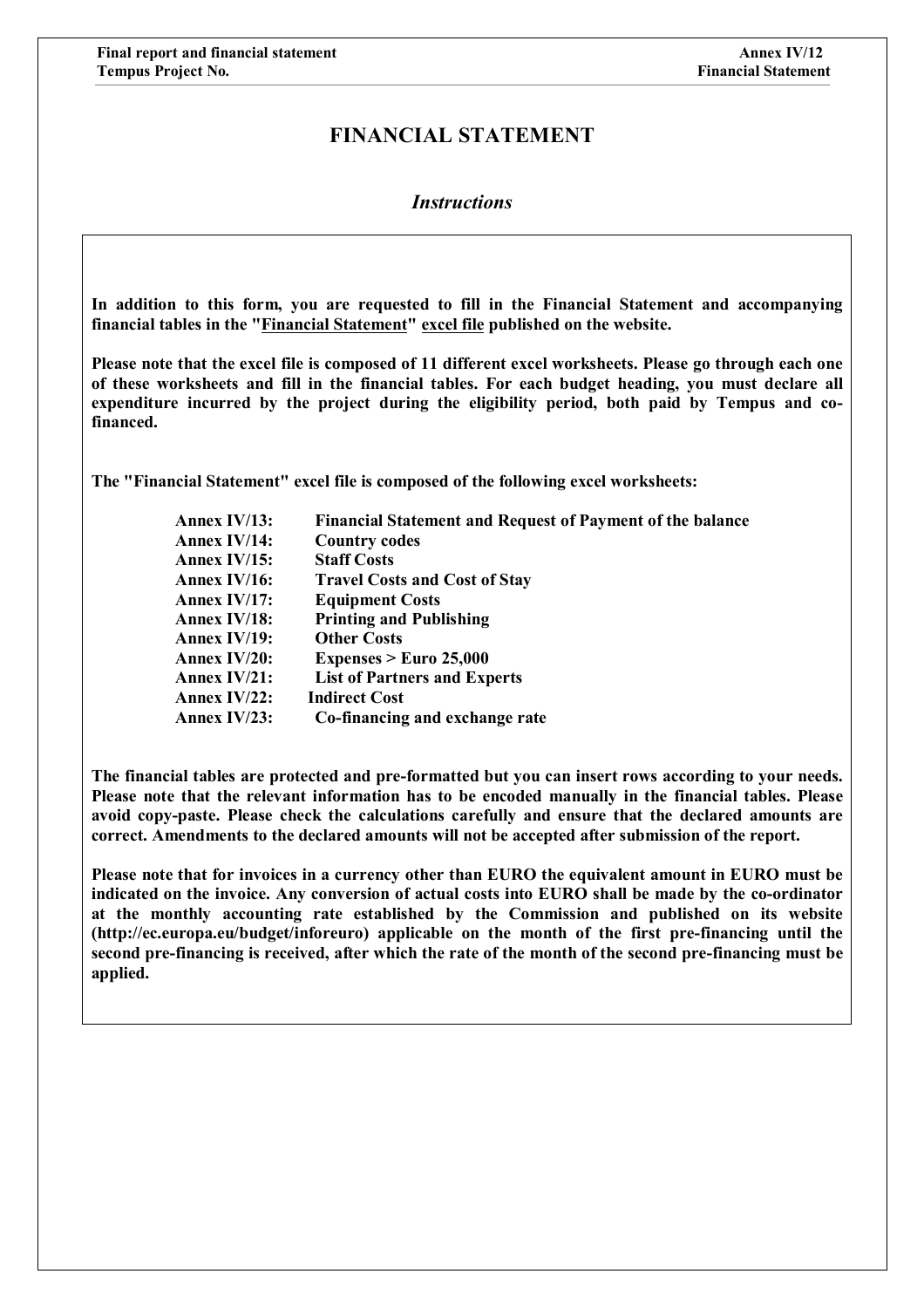## **ACKNOWLEDGEMENT OF RECEIPT**

| Your name:        |             |  |
|-------------------|-------------|--|
| Complete address: |             |  |
|                   |             |  |
|                   |             |  |
| Country code      | Postal code |  |

**This page of the form will be returned to you on receipt of your implementation report and financial statement. Therefore please enter your name and address in the box above. Please remember to send in this page with each of your reports.**

| For internal use only       |                    |  |  |  |  |  |  |
|-----------------------------|--------------------|--|--|--|--|--|--|
|                             | Tempus Project No. |  |  |  |  |  |  |
| under the Tempus programme. |                    |  |  |  |  |  |  |
|                             |                    |  |  |  |  |  |  |
|                             |                    |  |  |  |  |  |  |
|                             |                    |  |  |  |  |  |  |
| Yours sincerely,            |                    |  |  |  |  |  |  |
|                             |                    |  |  |  |  |  |  |
|                             |                    |  |  |  |  |  |  |
|                             |                    |  |  |  |  |  |  |